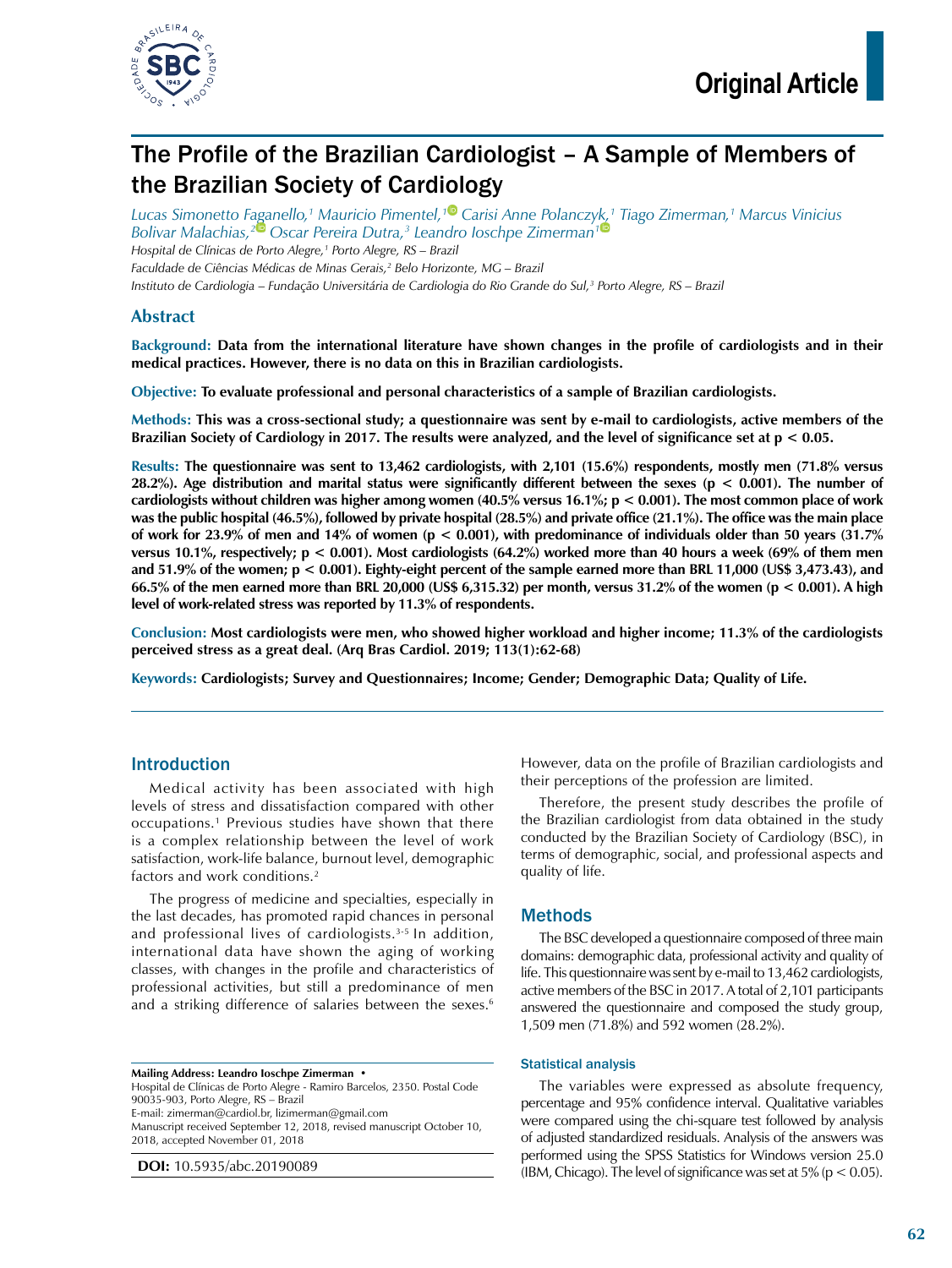## **Results**

#### Demographic data

Of the 13,462 active members of the BSC, 9,555 (70.9%) were men, 9,752 (71.1%) were aged between 30 and 59 years, and 1,323 (9.8%) aged 70 years or older. Most members lived in the southeast (55.5%) or in the south (15.1%) of Brazil as follows – 3,420 (25.4%) in São Paulo, 2,158 (16%) in Rio de Janeiro, 1,572 (11.6%) in Minas Gerais, 853 (6.3%) in Rio Grande do Sul and 774 (5,7%) in Paraná State.

The questionnaire was answered by 2,101 cardiologists (response rate 15.6%), 1,509 men (71.8%) and 592 women (28.2%). Regarding the age of participants, 1,077 (51.3%) were older than 50 years. Figure 1 shows the distribution of age by sex, with a difference between men and women ( $p < 0.0001$ ). Thirty-four percent of men and 13% of women were aged 60 years or older. Most respondents were married (77.7¨%), 84.7% of the men and 59.8% of the women ( $p < 0.001$ ). With respect to the number of children, 23% did not have children, and 57.3% had two or more children. The number of cardiologists who did not have children was higher among women (40.5 *versus* 16.1%; p < 0.001). The difference remained significant after adjustment for age, but not after adjustment for marital status.

#### Characteristics of professional activity

Most respondents (70.5%) had the title of specialists in cardiology from the BSC/Brazilian Medical Association, and 29.5% were applicants for the title. Most participants  $(n = 1,336; 65.4\%)$  worked in only one field, especially clinical cardiology (50.5%), with no difference between men and women; 2.8% of the interviewees did not answer this question.

Regarding the number of working hours per week, 1,350 (64.2%) participants (69% of the men and 51.9% of the women, p < 0.001) worked more than 40 hours; 363 (17.3%) worked in only one place, and 1,036 (49.3%) worked in three or more places. The most common place of work was the public hospital (46.5%), followed by private hospital (28.5%) and private office (21.15) (Figure 2). The public hospital was the main place of work for 53% of women 44% of men  $(p<0.001)$ . On the other hand, private office was the main work place for 23.9% of men and 14% of women, three times more frequent among cardiologists older than 50 years (31.7 versus 10.1%). Only 0.3% of participants reported to work in public health centers. No difference was found in the number of work places between the sexes.

Monthly income was higher than 11,000 Brazilian reals (BRL) (US\$ 3,473.43). The distribution of income by sex is depicted in Figure 3; 66.5% of men and 31.2% of women (p < 0.001) reported to gain more than 20,000 BRL (adjusted for number of working hours and age range).

Regarding the level of stress (Figure 4), 64.2% reported an adequate level of stress; 11.3% perceived stress as a great deal, and 24.3% reported no stress. The causes of stress at work were poor working conditions (36.7%), excessive working hours (23.5%), low pay (15.7%), work pressure (10.9%), and others (13%).

With regards to legal issues, 13.9% of participants reported having been sued for medical malpractices, and 0.3% reported to have been condemned. The question was not answered by 10 participants (0.4%).

Considering the age participants wished to retire, 10.5% reported they wished to retire before the age of 60 years, 46.1% between 61 and 70 years, 34.1% between 71 and 80 years, 4.7% older than 80 years, and 14.6% reported they do not want to retire from their work as a cardiologist. Regarding the retirement financial planning, 58.4% reported to contribute to a private retirement plan.

The questionnaire also included questions about participants' perception on the influence of technology, spirituality, the role of the media on their work. The use of technology on a daily basis was reported by 84.7% of the respondents, with no difference between sexes and age ranges. The frequency of technology use for patient-physician communication was daily for 40.6% and weekly for 21.7% of participants. Regarding the role of spirituality in the treatment of the patients, it was considered "very useful" by 54.7%, "useful" by 30.1%, "not very useful" by 6% of the respondents; 9.1% did not have a strong opinion about the issue, and 0.5% did not answer the question. In terms of the frequency the physicians talked about the subject "spirituality" with their patients, 54.1% answered "eventually", 24.5% "often", 14.2% "never" and 0.5% did not answer the question. As for how medical work was presented by the media, 73.7% considered that the opinion expressed by the media was partial and unfavorable to the doctors.

### Quality of life

Most cardiologists reported to sleep between 6 and 7 hours per night (79.5%), with no differences between men and women. Considering the time dedicated to family and leisure activities (Figure 5), 41.8% answered less than 10 hours per week; 29.8% between 11 and 20 hours per week, 17.9% between 21 and 30 hours per week, and 10.4% 31 hours or more per week. The proportion of women who spent more than 20 hours with family-related and leisure activities was greater than that of men (33.4% *versus* 26.2%; p < 0.001).

Smoking habit was reported by only 2.8% of cardiologists  $(3.3\%$  of men and 1.5% of women,  $p = 0.03$ ). Regarding alcohol consumption, 34.3% reported the frequency of  $\geq 2$  times (40.1% of the men and 19.5% of the women, p,0.001), 30.1% sometimes a month, 23.4% rarely, and 12% never. Regarding health-related self-care, 52.6% considered themselves to be careful, 7.9% very careful, and 3.4% not careful, with no difference between men and women. With respect to the health of participants, 56.1% reported to have a disease (42.5% of the men and 63.3% of the women;  $p < 0.001$ ). Sixty percent reported continuous use of medication (57.3% of the men and 59.1% of the women,  $p = 0.46$ ).

### **Discussion**

This is the third time the BSC developed studies aimed at evaluating the profile of its member associates. However, this is the first time the Society promoted a more comprehensive study and published the results.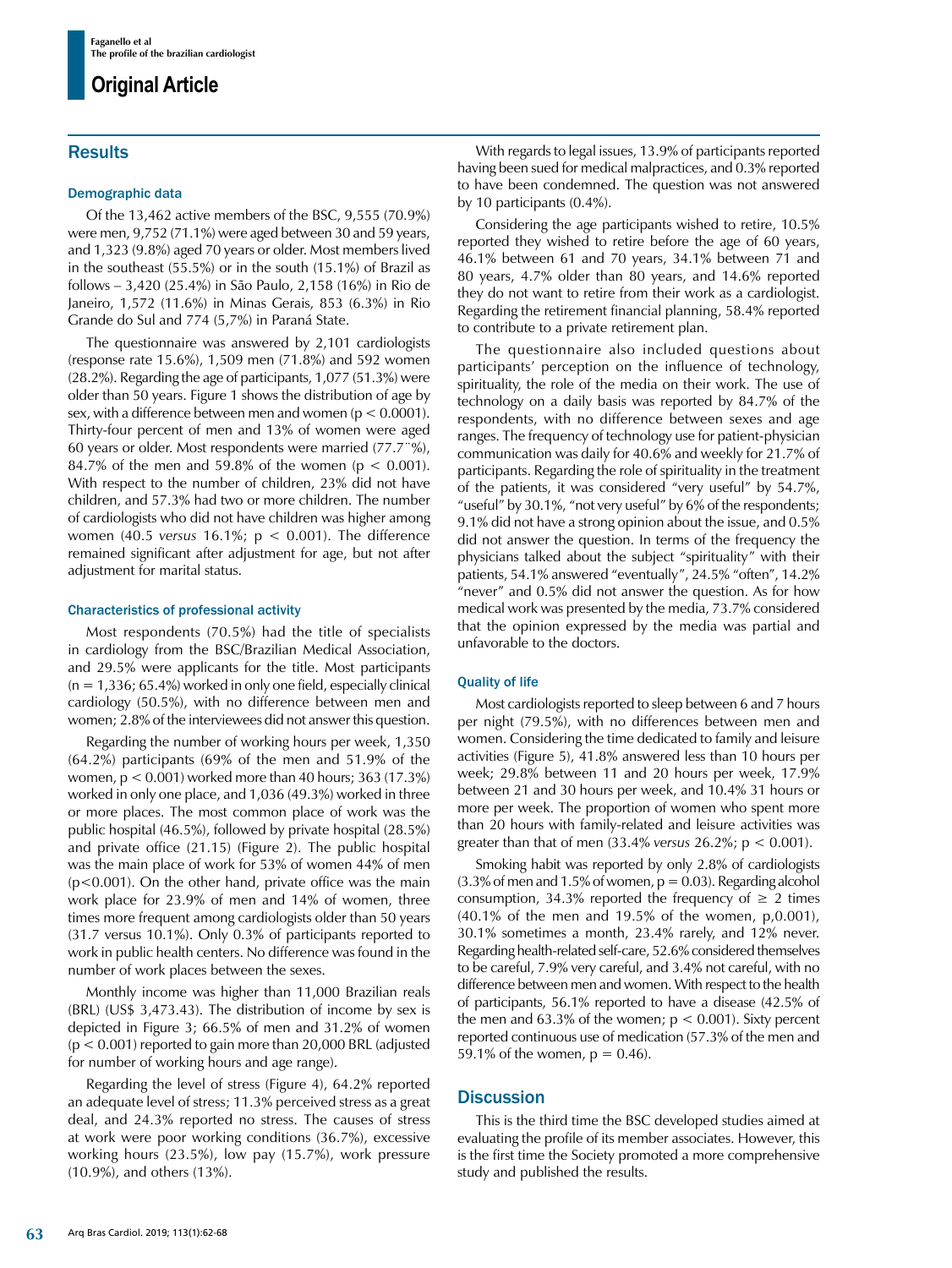

**Figure 1 –** *Demographic characteristics.*



**Figure 2 –** *Professional characteristics. BSC: Brazilian Society of Cardiology*

Despite the increase of women among medical professionals,<sup>7</sup> there is a remarkable predominance of men among Brazilian cardiologists, similar to what is observed in other countries.<sup>6,8,9</sup> Most respondents in our study was men (71.8% versus 28.2%), which is in agreement with the 2018 medical demography in Brazil,<sup>7</sup> showing a distribution of 69.7% of and 30.3% of women, and mean age of 48.9  $\pm$  12.1 years among Brazilian cardiologists. This difference is greater among cardiologists older than 50 years and less pronounced in younger subjects. Differences between sexes were observed for marital status, number of children, income and workload.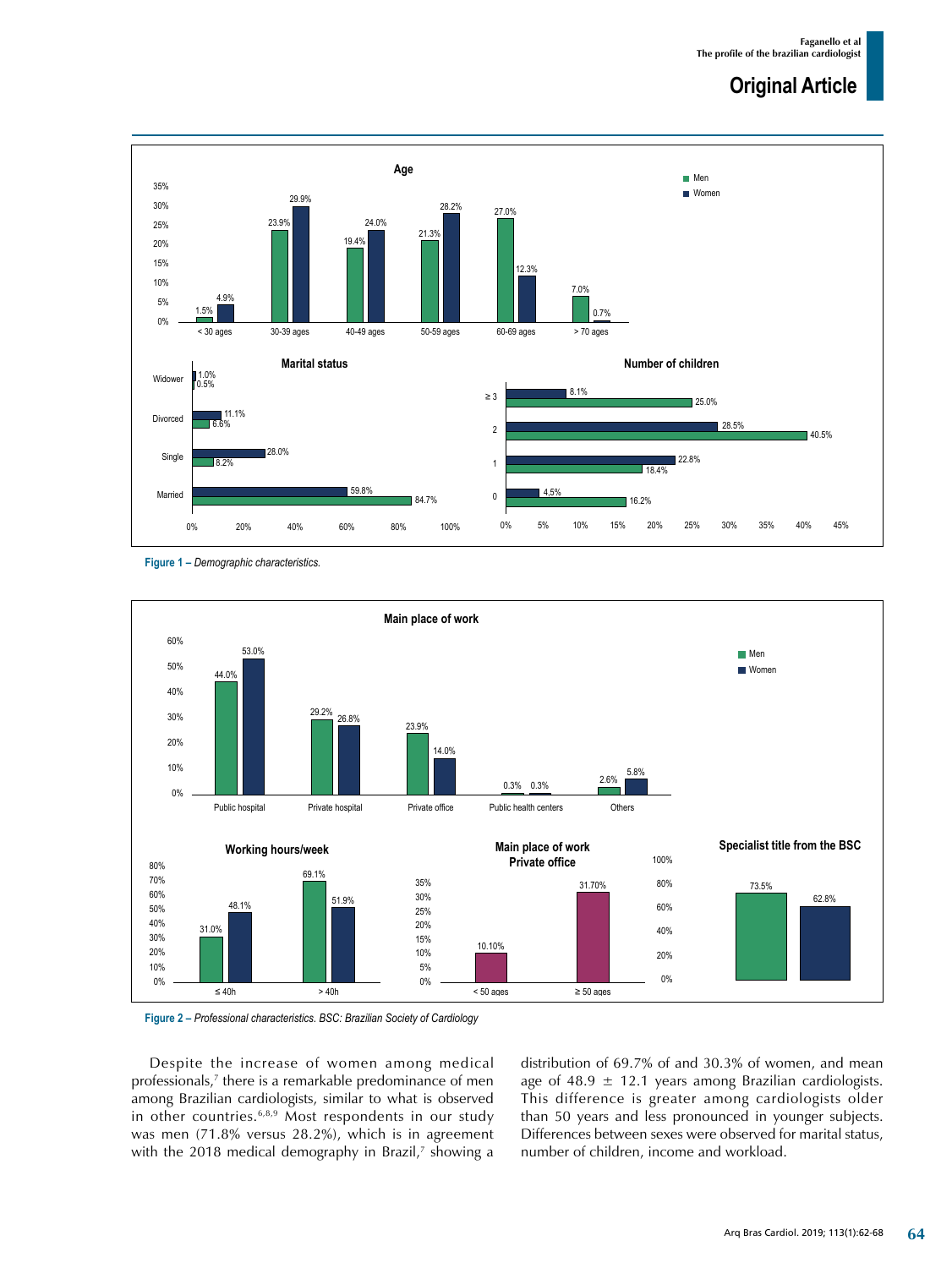

**Figure 3 –** *Salary difference between men and women.*



**Figure 4 –** *Level of stress.*

The proportion of married men who answered the questionnaire was significantly higher than that of women. The proportion of cardiologists who did not have children was higher among women, even after adjustment for age. Such difference is in accordance with the results of a study conducted with North-American cardiologists.6 Therefore, it is possible to infer that the prolonged time from graduation and specialization may be associated with these findings.

Our study showed that, in higher income ranges, the proportion of men was higher than of women, adjusted for work load and number of workplaces. This difference in income between sexes has been reported in several other professional sectors<sup>5</sup> and has been registered in the last decades among North-American cardiologists. Most professionals reported to work more than 40 hours a week, with higher proportion of men in the private sector. The proportion of women was higher in the public and academic settings, in which a lower income was identified as compared with the private setting.

Almost half of cardiologists work in three or more places. Interestingly, the private office was reported to be the main place of work by only 21.1% of the respondents, and this rate was even lower when considering individuals younger than 50 years only. Thus, cardiology practice in private sectors has been less commonly seen probably due to elevations in the number of doctor visits covered by private health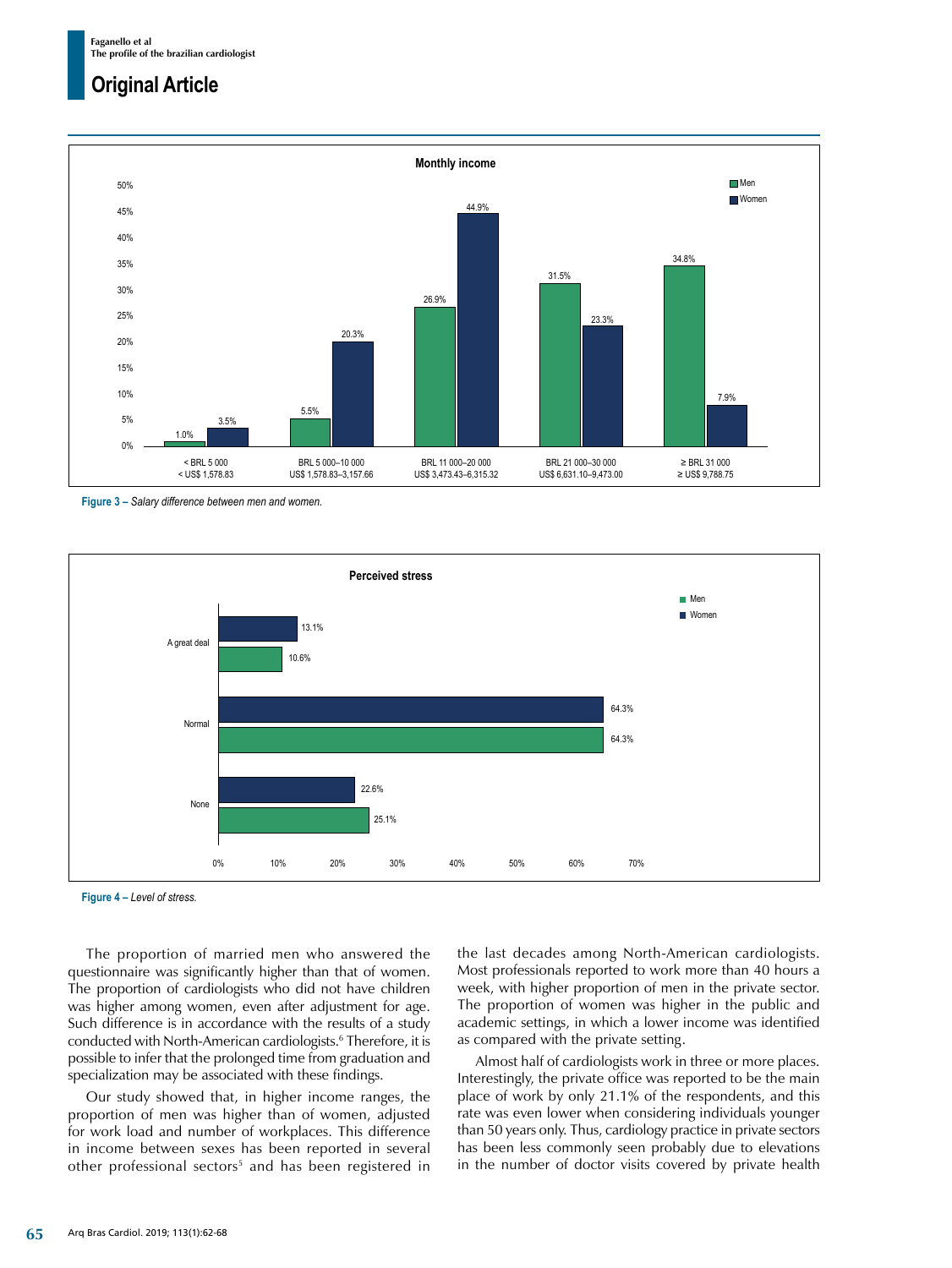

**Figure 5 –** *Quality of life.*

plans. These plans pay a relatively low price per service to the physicians, who feel discouraged to set up and maintain their own clinics. This change in the professional scenario may also be related to the fact that younger cardiologists are concerned not only about seeking more immediate revenue but also about investing in complementary pension.

Despite the high work load, only 11.3% of cardiologists perceived stress as a great deal. A study published by Mescape10 concluded that 46% of North-American cardiologists had symptoms of burnout, similar to the frequency reported in other specialties like pneumology and nephrology. Although the questionnaire used in the study did not include specific criteria for the diagnosis of burnout, data have suggested that there are considerable differences between Brazilians and North-Americans regarding the perception of stress at work, which can be related to sociocultural differences. Also, there is a relatively lower occurrence of medical lawsuits among Brazilian cardiologists. While 0.3% of our sample reported having been condemned, a study published in the American Heart Journal in 201411 reported a rate of malpractice lawsuits of 8.6% in North America and a 1% condemnation rate.

The practice of physical exercise has well-established cardiovascular benefits and should be encouraged. In our study, however, 31% of cardiologists did not practice exercise. Only 11% of North-American cardiologists reported to be physically inactive.10 This difference may be due to the higher workload faced by physicians in Brazil. Although the percentage of smokers was relatively low, a high percentage of cardiologists reported they were careless about their health (39.4%). Regarding alcohol consumption, 34.3% of respondents reported a frequency of two times a week or more; 49% of North American cardiologists consumed up to one drink per week. These data indicate that institutional campaigns aimed at promoting the adoption of healthy habits and self-care among Brazilian cardiologists should be considered.

The use of technology has facilitated the search for knowledge and contributed in different aspects of daily life; also, it has allowed patients to communicate more directly with their doctors. In our study, most cardiologists reported to use any kind of technology on a daily basis in their work. A significant percentage (40.6%) of cardiologists is contacted daily by patients through technology device, which adds to the debate about the availability of physicians to respond to patients' emails or on social media.

According to the Brazilian Medical Council's resolution, published in 2002,12 despite numerous positive consequences of telemedicine, it is related to serious ethical and legal issues. Considering the exponential use of social media by physicians, including for patient-doctor communication, the Medical Council, in 2017,13 recognized the importance of the social media and stablished rules of conduct in this context.

There has been increasing interest in issues of spirituality in the medical practice. In the BSC, a group of study on spirituality and cardiovascular medicine was created. In the present study, although 54.7% of participants considered that spirituality was very useful in the treatment of the patients, 14.2% has never talked about this subject with their patients and most (54.1%) of them did it only eventually. This difference may be related to the scarcity of validated qualification in the area.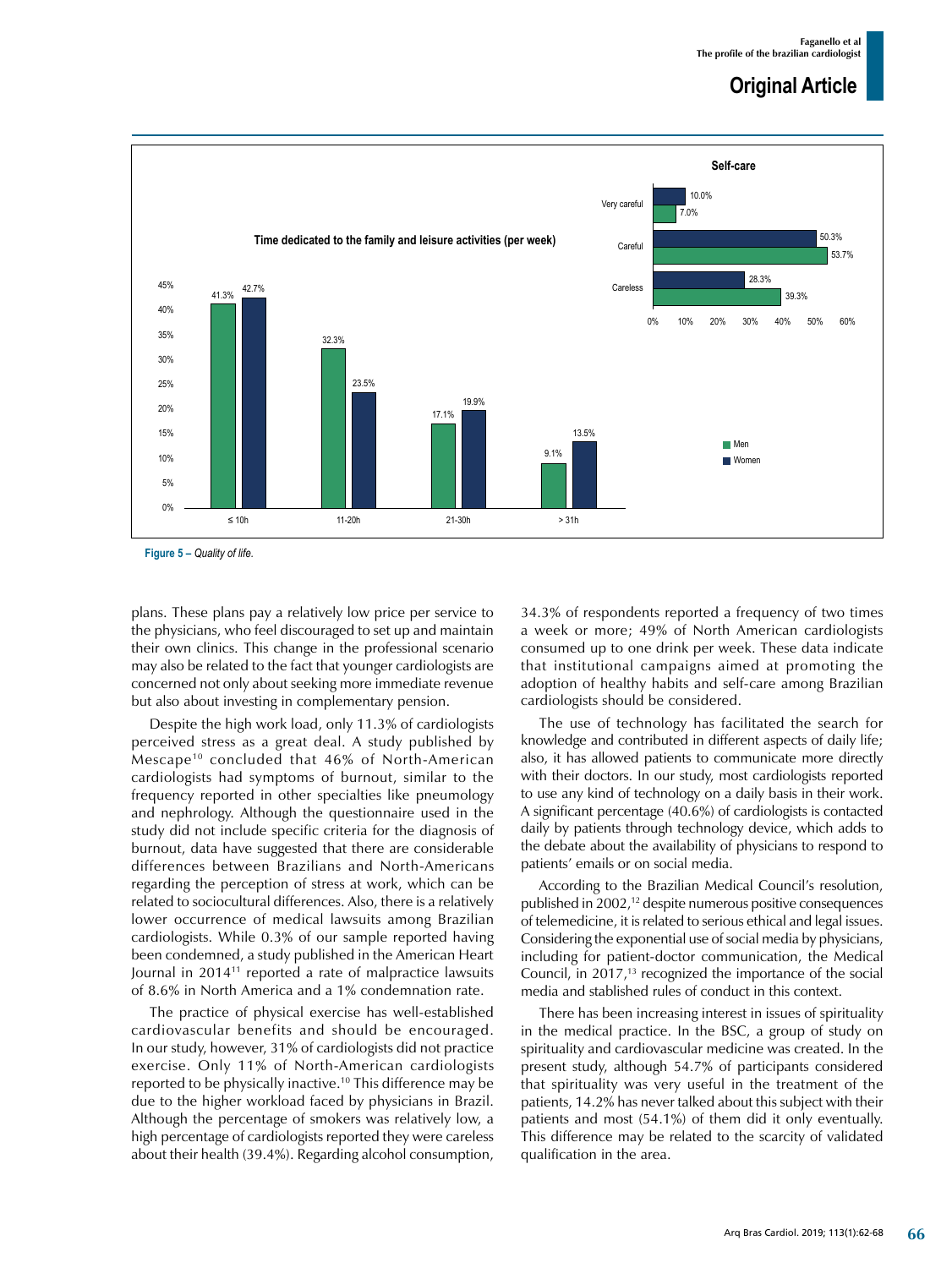The study has some limitations, particularly regarding data collection. The rate of response to the questionnaire was relatively low (15.6%), and on this basis, we cannot affirm that the results would be the same in a larger sample. However, similar studies have shown comparable results (15-25%). In the most recent study conducted by the American College of Cardiology, which has continuously developed studies on the theme in the last three decades, the response rate was 21%. In the study conducted by the Medscape, the rate of response was 4%.

## **Conclusion**

In this original study on the profile of Brazilian cardiologists, associates of the BSC, significant differences between sexes were detected. While men had a greater work load, the participation of women in higher income ranges was lower, even after adjustment for work load. Most cardiologists worked in more than one place, mostly in the public sector. Younger cardiologists had a lower tendency to work in private offices. The perception of the level of work-related stress was considered satisfactory. Considering the growing concern over personal and professional quality of life, as well as over work performance, future research is warranted to further explore the theme and to allow the planning of actions by medical entities and societies, so that the specialty of cardiology can continue to attract the interest of medical professionals.

### Acknowledgements

The questionnaire was developed and administered during the 2016-2017 term. For this reason, we thank the board of directors: Eduardo Nagib Gaui, Glaucia Maria Moraes de Oliveira, Raul Dias dos Santos Filho, Denilson Campos de Albuquerque, Walter José Gomes, Celso Amodeo, Osni Moreira Filho, Renault Mattos Ribeiro Junior, José Luiz Aziz, João David de Souza Neto and Weimar Kunz S. Barroso de Souza.

## Author contributions

Conception and design of the research: Malachias MVB, Dutra OP, Zimerman LI; Analysis and interpretation of the data: Faganello LS, Pimentel M, Polanczyk CA, Malachias MVB, Dutra OP, Zimerman LI; Statistical analysis and Writing of the manuscript: Faganello LS, Pimentel M; Critical revision of the manuscript for intellectual content: Faganello LS, Pimentel M, Polanczyk CA, Zimerman TI, Malachias MVB, Dutra OP, Zimerman LI.

### **Potential Conflict of Interest**

No potential conflict of interest relevant to this article was reported.

### **Sources of Funding**

There were no external funding sources for this study.

### **Study Association**

This article is part of the thesis of master submitted by Lucas Simonetto Faganello, from Universidade Federal do Rio Grande do Sul.

### **Ethics approval and consent to participate**

This article does not contain any studies with human participants or animals performed by any of the authors.

### Erratum

In figure 1 of the original article "The Profile of the Brazilian Cardiologist – A Sample of Members of the Brazilian Society of Cardiology" there is an error for the category of women with 0 children. Instead of 4.5% consider correct 45%.